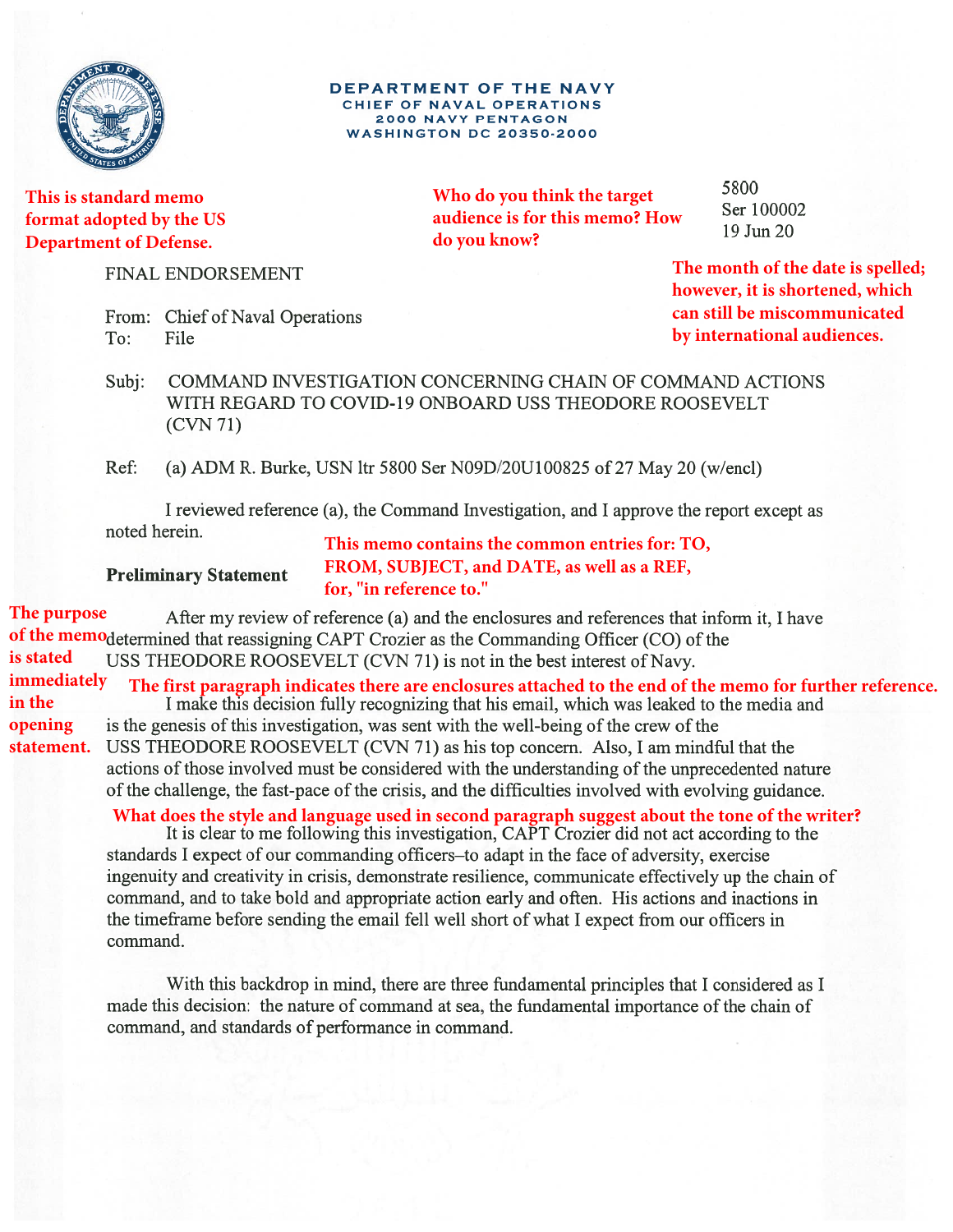# Subj: COMMAND INVESTIGATION CONCERNING CHAIN OF COMMAND ACTIONS WITH REGARD TO COVID-19 ONBOARD USS THEODORE ROOSEVELT (CVN 71)

### Command at Sea

**Because this memo exceeds one page, it contains headings to help readers understand the topics discussed.**

Title 10 of the U.S. Code requires that all commanding officers "take all necessary and proper measures "... to promote and safeguard the morale, the physical well-being, and the general welfare of the officers and enlisted persons under their command or charge." The U.S. Navy Regulations further emphasize this principle by noting in Section 0802: "The responsibility of the commanding officer for his or her command is absolute .... The authority of the commanding officer is commensurate with his or her responsibility ... [ and delegation of authority from him] shall in no way relieve the commanding officer of continued responsibility for the safety, well-being, and efficiency of the entire command." This Navy Regulation goes on to state: "The commanding officer ... shall exercise leadership through personal example, moral responsibility and judicious attention to the welfare of persons under their control or supervision. Such leadership shall be exercised in order to achieve a positive, dominant influence on the performance of persons in the Department of the Navy." These laws and regulations underlie the nature and responsibility of command at sea, without which our Navy could not perform its critical functions. CAPT Crozier's letter and email were one means of exercising his responsibility as a commanding officer.

I believe CAPT Crozier had two critical obligations. First was to take every appropriate action possible-as quickly as possible-to safeguard the well-being of his crew in order to ensure maximum operational readiness of the THEODORE ROOSEVELT, and second, to forcefully and fearlessly communicate his observations, concerns, and recommendations up the chain of command. CAPT Crozier desired to ensure the welfare of his crew, and to accomplish this end, desired to get as much of the crew off the ship and into spaces that would allow for maximum separation. In so doing, he believed that he could ensure a "clean ship" that was ready to set sail if and when ordered to do so.

I am certain that CAPT Crozier had the best interest of the crew and the readiness of the ship he commanded in mind. However, he did not have the luxury of the best possible circumstances or time in which to meet those obligations. As explained in more detail below, CAPT Crozier did not forcefully and expeditiously execute the best *possible and available* plan, or do enough, soon enough. When faced with barriers to his primary course of action (COA), CAPT Crozier waited for others to act rather than doing what we expect of our commanding officers—to take immediate and appropriate action and to drive outcomes.

#### Chain of Command **One idea is discussed per paragraph. This helps reader comprehension.**

A second bedrock principle essential to the function of the US Navy is the primacy of the chain of command. Those superior to the CO have the responsibility to clearly communicate decisions and orders down the chain of command and to consider the feedback from subordinates while the CO has the responsibility and authority to plan, decide, act and communicate up the chain of command. I expect commanding officers to fearlessly communicate up the chain of command and to have their facts straight when doing so. In the matter at hand, CAPT Crozier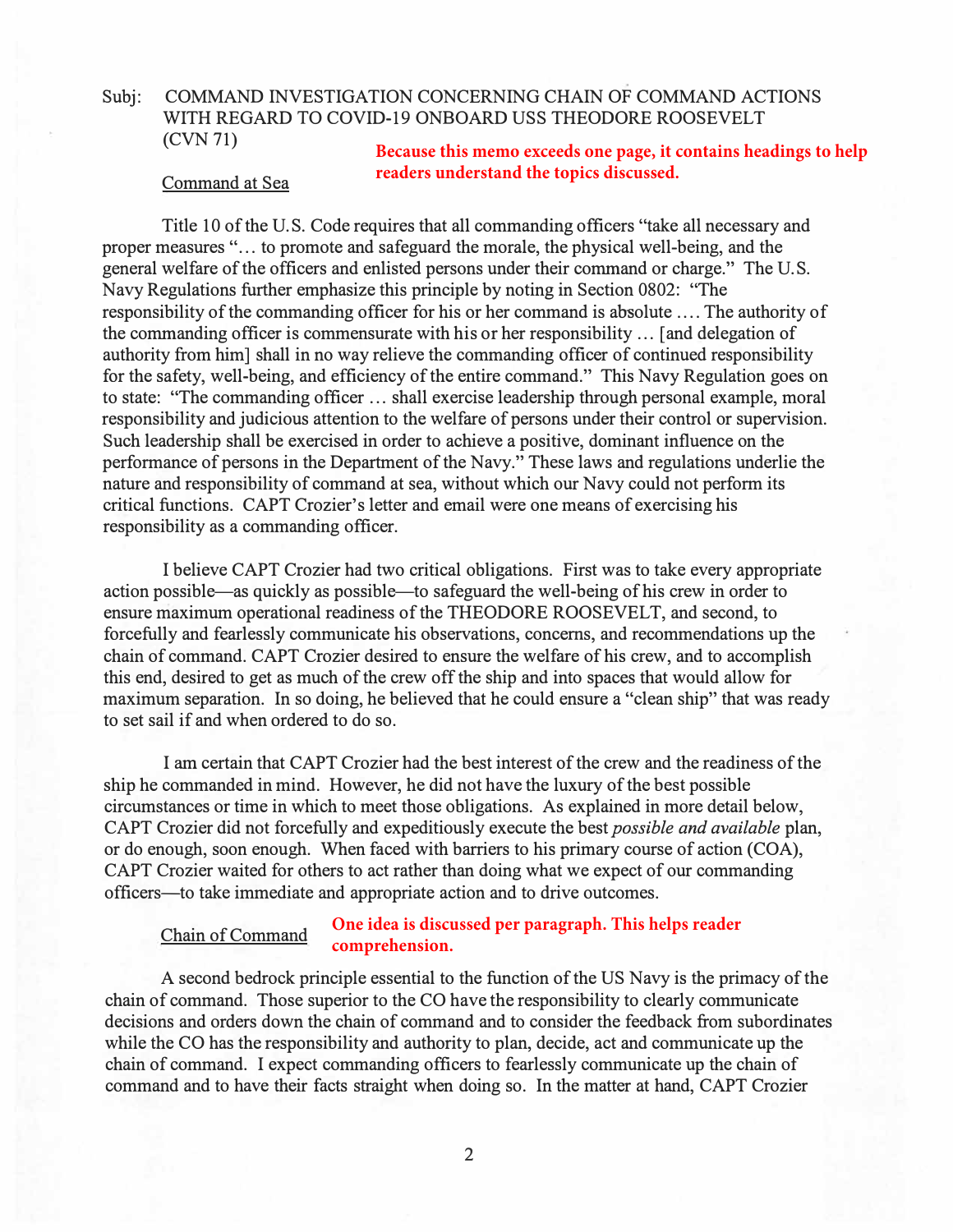#### COMMAND INVESTIGATION CONCERNING CHAIN OF COMMAND ACTIONS Subi: WITH REGARD TO COVID-19 ONBOARD USS THEODORE ROOSEVELT  $(CVN 71)$

failed to effectively communicate his concerns up the chain of command, at key moments, despite numerous opportunities to do so.

The email and the letter CAPT Crozier sent was not delivered outside the chain of command and was not intended by him to be released to the media. However, CAPT Crozier did not ensure he had all of the relevant facts and did not use available avenues to inform his chain of command prior to his sending of the letter. Specifically, he failed to pre-brief his immediate superior, Commander, Carrier Strike Group NINE (CCSG-9), who was co-located on the ship, and he excluded Commander, U.S. SEVENTH Fleet (C7F) as an addressee on his email. Importantly, his email and letter were sent hours after a decision had been made by the Government of Guam to open hotels for CAPT Crozier's crew. His email neither accelerated that decision nor had any positive impact on the outcome.

# Performance in Command

CAPT Crozier's performance during this unprecedented crisis fell short in several key ways. Specifically, during the ship's transit to Guam CAPT Crozier took some steps to slow the spread of COVID-19 throughout the ship, but he did not ensure physical distancing was implemented onboard. While this is challenging on an aircraft carrier, it remained an essential preventative measure to mitigate widespread transmission.

During the critical initial 72 hour period THEODORE ROOSEVELT was inport Guam before sending his email, he did not plan for and egress sailors off the ship and onto the base fast enough. If there were obstacles to expeditious egress, he did not aggressively seek solutions. Instead, he was improperly focused on the ideal COA (hotels) and not the most likely COA (on base facilities). He narrowly focused on what he considered to be obstacles outside of his control rather than "owning the plan" by quickly and effectively implementing available options within his span of control. As well, he failed to openly communicate his concerns to senior leaders regarding the need for additional support. For instance, he did not take advantage of available opportunities to brief the entire chain of command during daily VTCs. I also hold CCSG-9 accountable for the lack of an egress plan and more rapid egress off the ship.

He also exercised questionable judgment when he released Sailors from aft quarantine onboard the ship. This allowed for increased spread of the virus onboard the ship. He placed comfort of the crew ahead of safety of the crew at a time when he should have been focused on doing everything he could to slow transmission of COVID-19 by moving Sailors ashore.

Additionally, the COA to debark the crew and place them into Guam hotels was his most desirable COA, but also the most constrained. Supporting commanders, particularly Commander Joint Region Marianas, were in direct contact with the Government of Guam on the hotels option. CAPT Crozier should have been more focused on the planning and execution of the COA to egress sailors to the facilities available on Naval Base Guam. That COA was the best path available to immediately segregate, quarantine, and isolate his crew and thus meet his first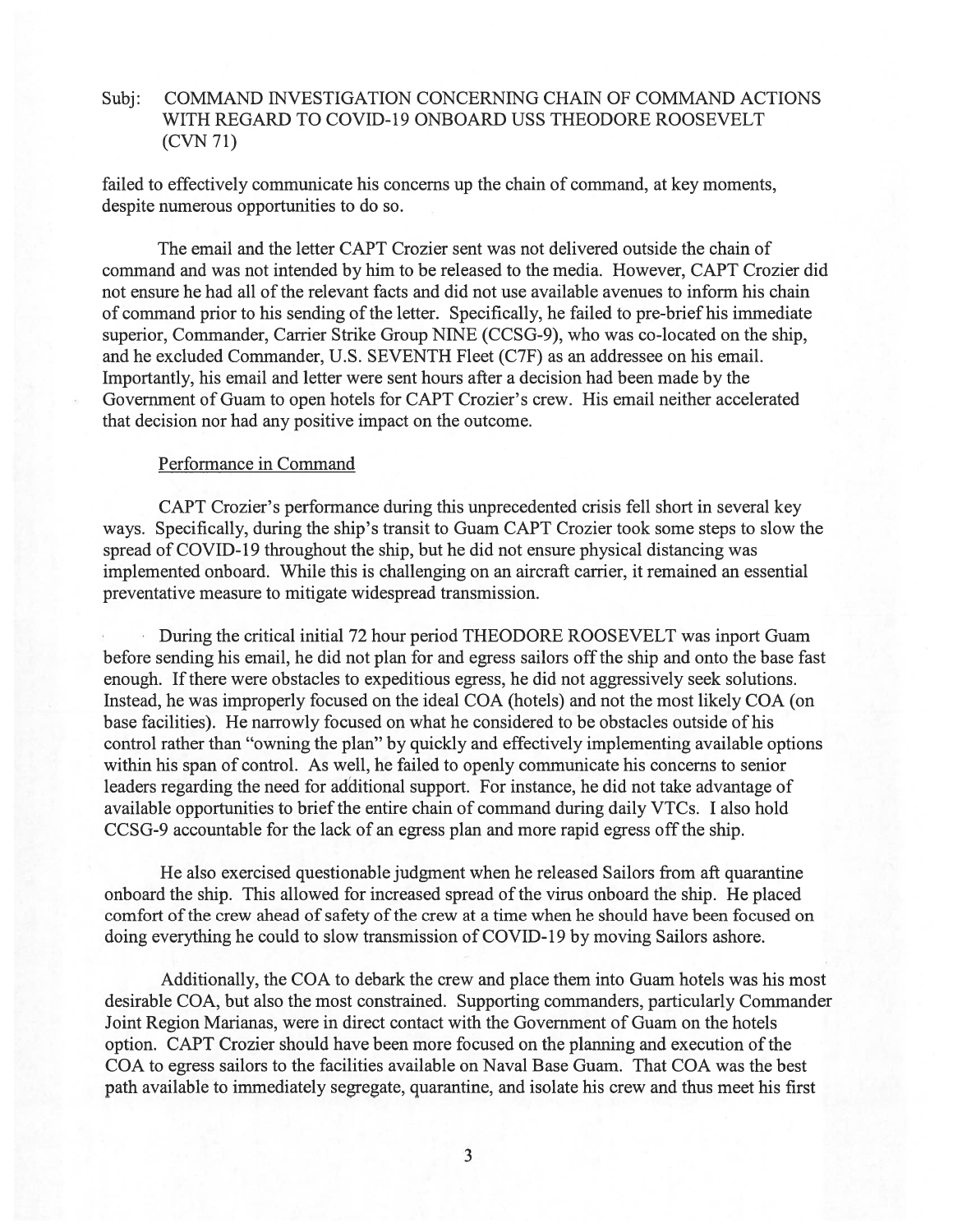#### Subj: COMMAND INVESTIGATION CONCERNING CHAIN OF COMMAND ACTIONS WITH REGARD TO COVID-19 ONBOARD USS THEODORE ROOSEVELT  $(CVN 71)$

critical obligation—to safeguard the well-being of his crew in order to ensure maximum operational readiness of the THEODORE ROOSEVELT.

Finally, he did not ensure he had a full understanding of the facts before sending the email or include key members of his chain of command in the email chain. The letter did not have a positive effect on the plan in place and indeed placed undue pressure on the Governor of Guam at the time she was finalizing plans to open hotels.

# **Opinions**

I endorse the Opinions found in reference (a) as follows:

# Da Nang Port Visit (Opinion 1)

I concur that the decision to execute the Da Nang, Vietnam port visit was appropriate for the reasons stated in the report. While it is likely that COVID-19 was introduced to the THEODORE ROOSEVELT as a result of this port visit, the decision-making prior to and during the visit was reasonable based on the rationale for the visit and the information known at the time.

# Decisions During Transit to Guam (Opinion 2)

The THEODORE ROOSEVELT leadership decisions during the transit were generally sound but lacked effective implementation. I note that decisions were made during a time when our knowledge of COVID-19 and its method of spread was limited and dynamic. CAPT Crozier, did, for example, enforce cleaning of ship twice daily and reminded the crew daily of the necessity to do so. Daily screening for COVID-19 symptoms were also conducted; numbers of patrons in the ships' store were limited; additional precautions were taken with respect to food preparation and meal service. The one controlling action that fell short was effective social distancing. CAPT Crozier and the rest of the leadership team directed the crew to practice social distancing, but the report reveals compliance was inconsistent. I fully recognize that *effective* social distancing is not easily accomplished at sea, though the THEODORE ROOSEVELT leadership should have worked aggressively to enforce it.

# Egress of the Crew in Guam (Opinions  $4-9$ )

The CSG-9 and THEODORE ROOSEVELT leadership did not do enough to effectively plan for and execute a rapid egress of the crew in Guam consistent with the constraints and restraints present at the time. I concur with the report's conclusion that more effective planning for COAs short of off-base, fully CDC-compliant single occupancy rooms should have occurred. Specifically, CAPT Crozier and CCSG-9 should have both pushed for the most effective COA of CDC-compliant rooms, while at the same time doing everything possible to egress the crew onto Naval Base Guam.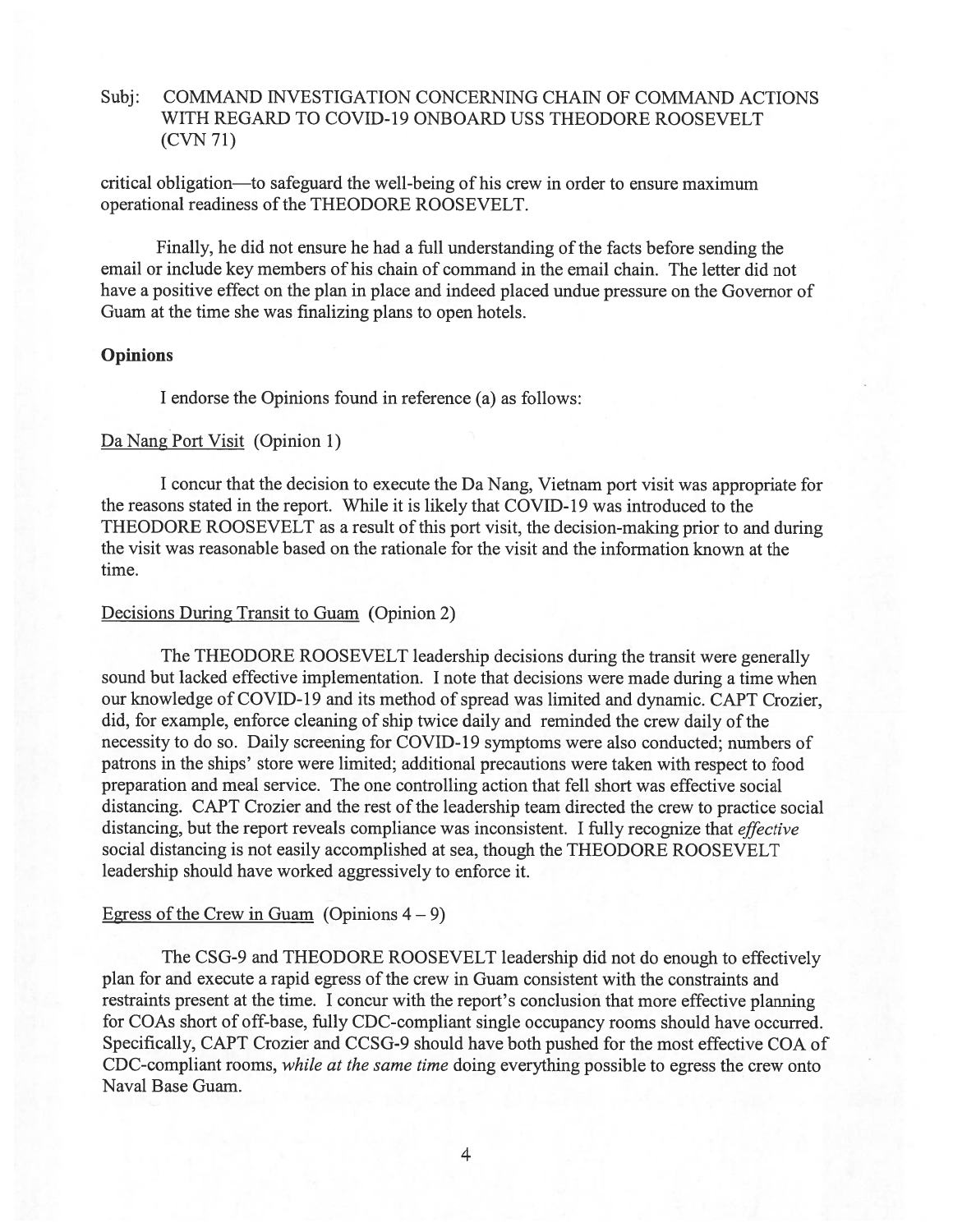### COMMAND INVESTIGATION CONCERNING CHAIN OF COMMAND ACTIONS Subi: WITH REGARD TO COVID-19 ONBOARD USS THEODORE ROOSEVELT  $(CVN 71)$

However, the slow egress of the crew after arrival in Guam was influenced by numerous contributing factors. I believe each was within CAPT Crozier's span of influence to either resolve himself or seek support from his chain of command. This includes initial confusion over testing requirements prior to egress; perceived versus actual quality of berthing accommodations on Naval Base Guam; and planning requirements for the Okinawa contingency COA.

As the CO of THEODORE ROOSEVELT, CAPT Crozier should have forcefully owned the plan to quickly egress the crew given the applicable constraints and restraints, should have vigorously communicated his concerns about obstacles and resource constraints, should have insisted upon more information about ongoing efforts to secure hotel rooms, and should have pursued the interim solution of on-base berthing for his crew. However, make no mistake, the shortfalls in execution of the egress are not borne by CAPT Crozier alone. CCSG-9 as well as his staff also bear responsibility for the slow egress from the ship onto NBG.

### Decision to Release Crew Members from Quarantine (Opinion 3)

The decision to release crew members from their quarantine location in the aft portion of the ship was inappropriate. I understand CAPT Crozier's conclusion that the onboard quarantine area was crowded, uncomfortable, and may have been leading to a higher rate of infection within that area of the ship. I also understand his conclusion that numerous new positive cases onboard the ship outside of the quarantine area may have suggested that the quarantine was ineffective. CAPT Crozier's stated intent in releasing Sailors from aft quarantine was to allow for greater social distancing onboard the ship. However, he should have continued to contain the spread of the virus through quarantine while simultaneously doing everything possible to move the crew ashore. His determination that onboard quarantine was ineffective should have led to an acceleration of Sailors to ashore accommodations. It did not.

# CAPT Crozier's Email and Letter (Opinions  $10$ ,  $12 - 15$ )

In sending the letter, CAPT Crozier's intentions were sound and I concur with the report's conclusion that he sent the letter as a "genuine plea for help." However, I also concur that the letter was unnecessary, had no positive impact on actions already underway, and should have been preceded by a clear and fulsome discussion with CAPT Crozier's immediate superior in the chain, the Commander of Carrier Strike Group NINE. While I do not believe he intended the letter to leak to the press, CAPT Crozier did intentionally omit the Commander of U.S. SEVENTH Fleet from the email. These were significant errors in judgment. Poor communication on the part of the C7F staff was a significant contributing factor in the overall poor communication throughout this chain of events. However, this does not warrant going around a member of the chain of command.

Forthright, fearless, and clear communication up and down the chain of command is essential to effective military operations, particularly when faced with a dynamic and novel threat such as COVID-19. The breakdown in communication and trust revealed in the report is troubling and certainly hampered the response to the COVID-19 outbreak.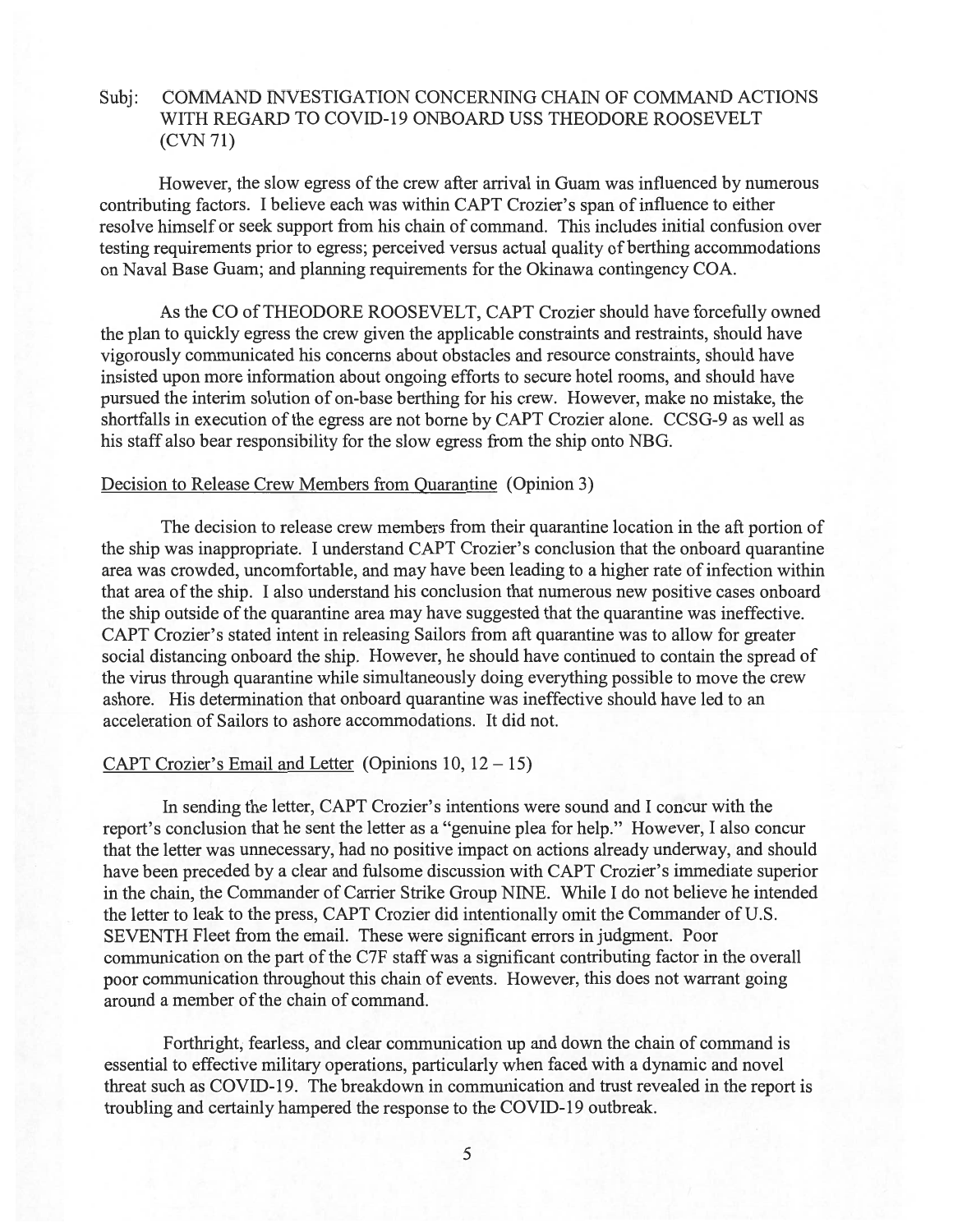#### COMMAND INVESTIGATION CONCERNING CHAIN OF COMMAND ACTIONS Subi: WITH REGARD TO COVID-19 ONBOARD USS THEODORE ROOSEVELT  $(CVN 71)$

In the end, the email and letter sent by CAPT Crozier were unnecessary. Although it advocated for the best COA and the one that was eventually executed, actions were already underway to acquire CDC-compliant, off-base individual hotel rooms for the crew. Before sending a direct communication three echelons up the chain of command, it is imperative that all facts are known and all other means of communication within the chain have been thoroughly exhausted. In this, CAPT Crozier fell short.

# Medical Department Letter (Opinion 11)

I concur that the letter signed by certain members of the THEODORE ROOSEVELT medical department was ill-conceived and inappropriate. While I do not question the desire for the medical department members to advocate for the health of the crew, it was exceedingly poor judgment to include in the letter a threat to release the letter to the public. The Senior Medical Officer (SMO) did indeed miss a leadership opportunity by signing the letter as written, even if he did not have an actual intent to release the letter. Similarly, CAPT Crozier missed a leadership opportunity when he, rather than issuing a direct order to not release the letter to the public, simply encouraged the SMO to not release it. The release of the letter, 24 hours after CAPT Crozier sent his email, was unnecessary.

# **Recommendations**

(1) CAPT Brett Crozier. I concur that CAPT Brett Crozier will not be reassigned as the Commanding Officer of USS THEODORE ROOSEVELT (CVN 71) or to a future command, either at sea or ashore. Commander, U.S. Pacific Fleet (COMPACFLT) may consider and impose administrative measures as appropriate, based on reference (a) and based on my conclusions in this memo. CAPT Crozier's deep experience and strong history of performance should be positively considered in future assignments to key Navy positions.

(2) Administrative Measures. The promotion of RDML Baker is held in abeyance pending a separate review. Any decision to recommend the detachment for cause of the Senior Medical Officer (SMO) assigned to THEODORE ROOSEVELT will rest with COMPACFLT and the operational chain of command. Additionally, COMPACFLT may consider and impose administrative measures on other personnel involved in this chain of events if warranted, including leaders not specifically listed in Recommendation 2.

(3) OPNAV Study. I concur that a study of coastal state transparency as it relates to COVID-19 is useful and will help inform future port visits. I direct the Director of Navy Staff to task this project to the appropriate OPNAV staff(s).

(4) Update of NTRP 4-02.10. I concur with the need to update relevant health guidelines as a result of what we have learned and continue to learn about COVID-19. The Surgeon General and the Naval Warfare Development Command are directed to collaborate and update NTRP 4-02.10.